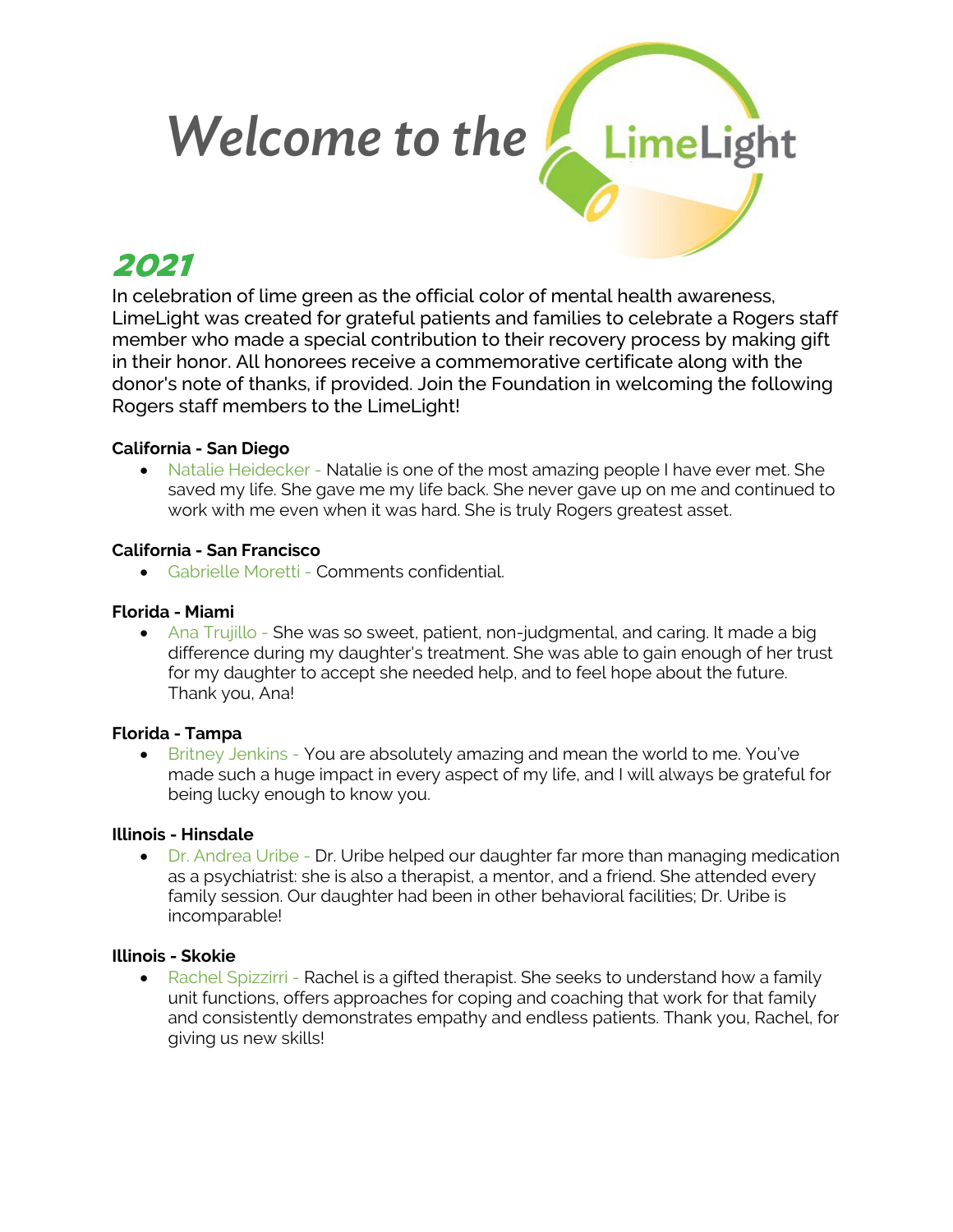#### **Minnesota - Minneapolis**

- Deanna Kolas Deanna was so patient with me. She listened to my darkest secrets and never judged me for a second. I've been able to successfully go back to school after completing the TR-PHP. The program, especially Deanna, definitely changed my life for the better!
- Kathy Mickelson Kathy creates a "family" within the unit and had the kids nudging each other forward in their recoveries. Our daughter looked forward to going to her PHP programming because of Kathy's contagious, life-filled personality.
- Maria Trenda She was an amazing therapist for me, with honesty, intelligence, skills, humor, and a real belief in me. Can't say enough good things about her!
- Paul Williams Kathy creates a "family" within the unit and had the kids nudging each other forward in their recoveries. Our daughter looked forward to going to her PHP programming because of Kathy's contagious, life-filled personality.

# **Tennessee - Nashville**

- Ryan Mueller Ryan has taught me the skills I need to have a happy, functional life. I'm giving this donation because he taught me how to deal with stressors in my life, and he made it fun. Thank you all so very, very much.
- Scott Pierce Scott Pierce saved my life. No questions about it. His ability to empower his patients, his sincere dedication to improving mental health outcomes, and his willingness to go the extra mile for patients and their families is unmatched. Thank you, Scott.

# **Wisconsin - Appleton**

• Chloe Tauber - I'm not even sure where to begin. How do you give the proper thanks to someone who not only saved your life but gave you hope? Without Chloe, my life and outlook on my future would be bleak. I can't thank her enough for her guidance. Thank you, Chloe.

# **Wisconsin - Brown Deer**

- Andrea Lewis Comments confidential.
- Stacy Trinastic Stacy always took the time to listen to me no matter what I was going through and make sure I was alright. She is such an awesome therapist. She is so selfless and puts the needs of her patients before her own. I was always learning from her.

# **Wisconsin - Madison**

- Jill Dawson Jill was amazing from day one. She took me in after a bad IOP experience elsewhere and made me feel good about myself again. I'm now six months sober and loving life because of her positive attitude and drive that got me back on the right track.
- Peter Debbink Peter would always breakdown my thoughts and emotions to a scientific level, but not in a boring way. His fun and caring approach made me feel okay with who I am and that I can change and that my addiction doesn't define me. I'm now six months sober!
- Ellie Fisher Ellie was always funny & helpful & made a difference in mine and everyone else's treatment. For me, they were the first to crack into my thought process to start to challenge my negative forecasting and thinking. We had fun & serious sessions. Thank you!!
- Ben Hickman My daughter would walk to the moon and back for Ben. We are so thankful for his connection with her.
- Benjamin Hirte Ben was intelligent with his conversations, and it never felt like treatment, but a discovery into what was driving my addiction. With a bit of humor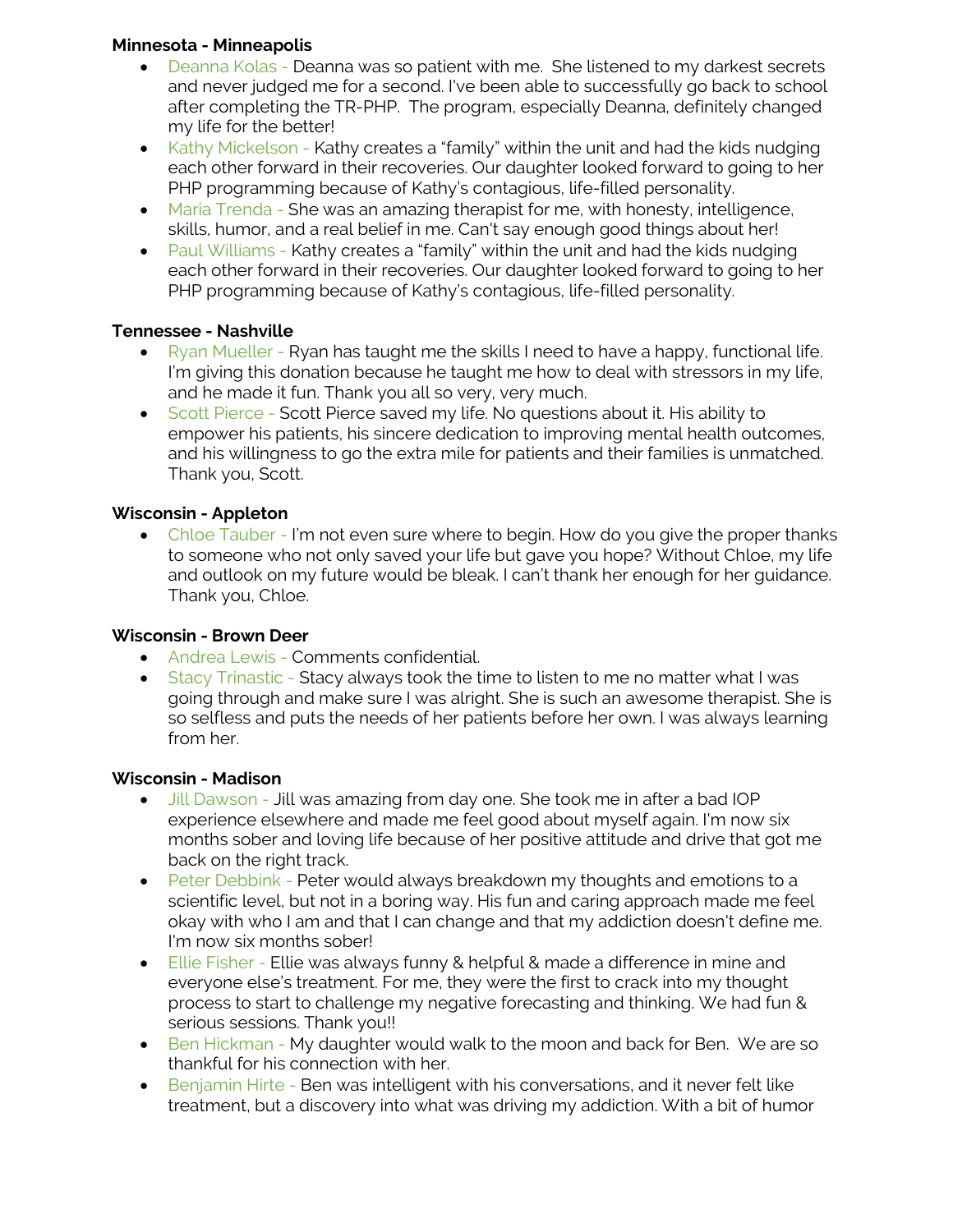mixed in and real-world talk, he helped me through a relapse, and I just celebrated six months sober.

- Sarah Jeffery As a former participant in the IOP Program in Madison, I can attest 1st hand to Sarah's outstanding performance as an IOP therapist. Sarah's knowledge, skill set, awareness and passion for her role are far above the norm among the therapists I have ever engaged. There is no doubt she had a profound impact on my recovery. Sarah's presentations/sessions were comprehensive, timely, and always inclusive. She also handled enormously trouble patients and difficult situations in perfect stride, with incredible compassion. Sarah is a master of psych-education!
- Megan Kloth There are no words to express my gratitude towards Megan. My mental health has never been this consistently stable thanks to the skills she taught me. I now know I can live a happy and fulfilling life. Megan has forever changed my life for the better.

# **Wisconsin - Oconomowoc**

- Kimberly Bentfield Comments confidential.
- Danielle Bernier Danielle was my therapist at the hardest, most vulnerable point in my life. She doesn't view her job as just a job. She made me feel special and cared for and went above and beyond (overtime) to assure I would succeed. Thank you thank you thank you!
- Hilary Boyd Hilary is a super hardworking and caring person who worked diligently to change my medication so that I could get better.
- Meaghan Cross Meaghan pushed me every day no matter what even when I REALLY didn't want to do anything. She didn't make me feel like I was another kid who had anxiety but more of a friend. She actually listened and cared. She truly has changed my life.
- Stephen Hoffman Steve was an invaluable in my son's treatment. What makes Steve so special is that you know right off the bat when you meet him is that he loves his job and the kids he works with. I wish I had more space to write but to put it bluntly- Steve's the bomb!
- Lauren Howard Comments confidential.
- Sara Jagdfeld She never gave up on me and truly changed my life. I am forever grateful for her!
- Angela Kupper Angela took such great care of our son and taught him so many coping skills. She also taught us how to be better parents-more aware of mental illness and how we play a role in our son's recovery. She was amazing to work with.
- Stacie Lackas Stacie was my therapist at EDRC. She was firm, yet empathetic. No statistic can ever measure the impact Stacie had on my life. I left Rogers feeling like I had the skills and ability to reach recovery. Thank you, Stacie!
- Mitch Lahmann Mitch was key to our son's success and his being able to move forward in his life. He truly connected with our son and now, when he has an intrusive thought, he references 'this is what Mitch would say' and it allows him to move on.
- Meranda Morgese She laid the initial ERP groundwork that helped our daughter start to break out of her OCD prison. She was very creative, patient and caring and made a big difference!
- Rebecca Reis Rebecca was my favorite RC at the EDRC. She always had a smile on her face and was fun to talk to. Rebecca always gave me the time and space to feel comfortable enough to open up and tell her what I was struggling with. Thank you so much, Rebecca!
- Eamonn Ryan He cares about each and every person and is so caring and patient. Wonderful at recognizing when someone needs help and providing for their needs.
- Dr. Cuong Tieu Comments confidential.